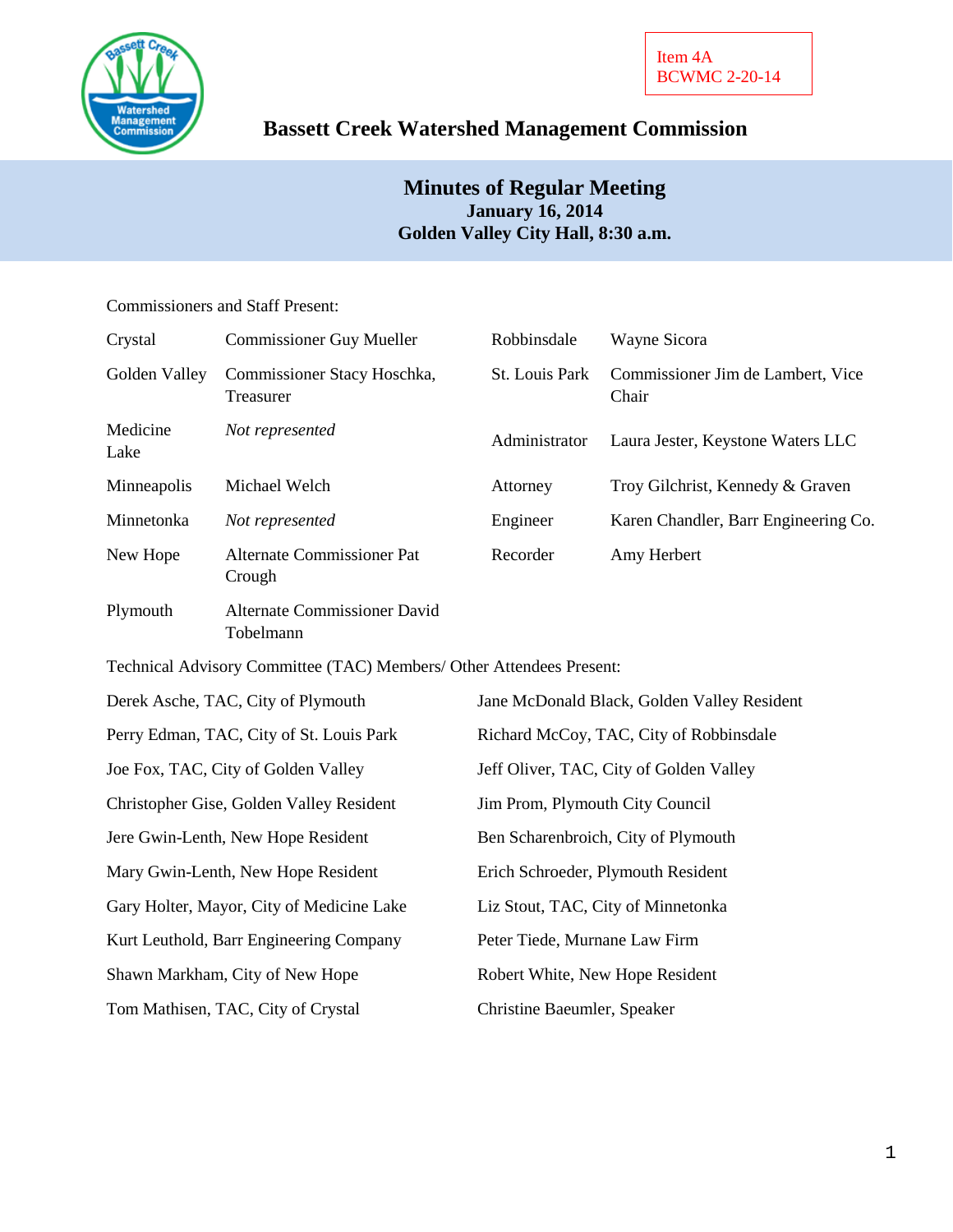#### **1. CALL TO ORDER AND ROLL CALL**

On Thursday, January 16, 2014, at 8:35 a.m. in the Council Chambers at Golden Valley City Hall, Vice Chair deLambert called to order the meeting of the Bassett Creek Watershed Management Commission (BCWMC) and asked for roll call to be taken. The cities of Medicine Lake, Minnetonka, Plymouth, and Robbinsdale were absent from the roll call.

## **2. CITIZEN FORUM ON NON-AGENDA ITEMS**

No citizen input.

## **3. AGENDA**

Commissioner Welch requested the Commission address agenda item 6A – Four Seasons Area Water Quality Project Drainage Improvement Alternatives – immediately after agenda item 5A – Presentation by Christine Baeumler. He also requested that agenda item 6C – Update on Medicine Lake Water Level Issue – immediately follow the Four Seasons Area Water Quality Project discussion. Commissioner Welch moved to approve the agenda as amended. Commissioner Mueller seconded the motion. Upon a vote, the motion carried 5-0 [Cities of Medicine Lake, Minnetonka, Plymouth, and Robbinsdale absent from vote].

## **4. CONSENT AGENDA**

Administrator Jester noted the addition of an invoice payment in the amount of \$3,650.00 to the Metropolitan Council for the Commission's participation in the 2013 CAMP Program (Citizen-Assisted Monitoring Program) and said that she has handed out a revised financial report reflecting the additional invoice. The Commission indicated approval of the addition.

Commissioner Welch requested the removal of 4D – Approval of Reimbursement Request from City of Golden Valley for Main Stem Project – Wisconsin Ave. to Golden Valley/ Crystal Border. He asked that the item be added to Old Business. Commissioner Welch moved to approve the Consent Agenda as amended. Commissioner Mueller seconded the motion. Upon a vote, the motion carried 5-0 [Cities of Medicine Lake, Minnetonka, Plymouth, and Robbinsdale absent from vote].

[The following items were approved as part of the Consent Agenda: the December 19, 2013, BCWMC meeting minutes, the monthly financial report, payment of the invoices, Approval of Final Financial Report to Close-out BWSR Clean Water Fund Grant for the Wirth Lake Outlet Modification Project, Resolution 14-01 Approving Reimbursement to the BCWMC 2.5% of the Tax Levy Request to Hennepin County for Collection in 2013 for Admin Expenses of the CIP Projects and Approving the Transfer of those Funds to the BCWMC's FY2013-2014 Administrative Account, and Resolution 14-02 Approving the Transfer of 2013 BCWMC Funds from its Administrative Account to its Erosion/Sediment Account (Channel Maintenance Fund) and Long-Term Maintenance Account]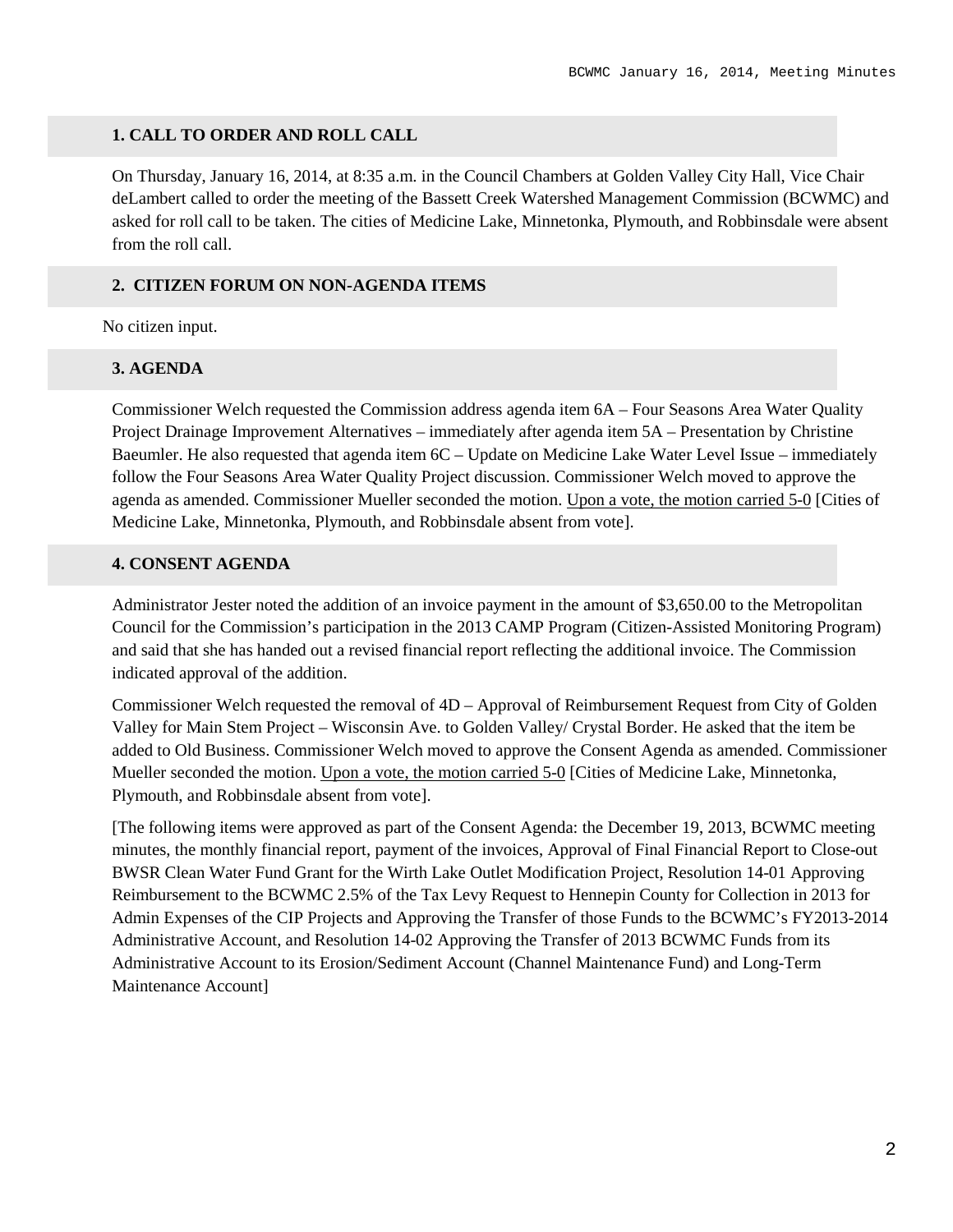The general and construction account balances reported in the Financial Report prepared for the January 16, 2014, meeting are as follows:

| <b>Checking Account Balance</b>                   | \$436,183.18       |
|---------------------------------------------------|--------------------|
| TOTAL GENERAL FUND BALANCE                        | \$436,183.18       |
| TOTAL CASH & INVESTMENTS ON-<br>HAND $(12/11/13)$ | \$1,700,395.61     |
| CIP Projects Levied – Budget Remaining            | $(\$2,889,661.73)$ |
| <b>Closed Projects Remaining Balance</b>          | $(\$252,722.51)$   |
| 2013 Anticipated Tax Levy Revenue                 | \$15,330.79        |
| <b>Anticipated Closed Project Balance</b>         | \$657,608.28       |

*[Commissioner David Tobelmann arrives.]*

#### **5. NEW BUSINESS**

**A. Presentation by Christine Baeumler, University of Minnesota, on Use of Art and Aesthetics in Water Quality Improvement Projects**

Joe Fox introduced Ms. Baeumler, Associate Professor in the art department at the University of Minnesota, and described her work in raising awareness of ecological issues through studio practice as well as by engaging communities in environmental projects focused on ecological restoration. He mentioned her current role as Watershed Artist in Residence for Capitol Region Watershed District and her previous role as Watershed Artist in Residence at Ramsey Washington Metro Watershed District.

*[Commissioner Wayne Sicora arrives.]*

Ms. Baeumler shared her views on the role that art can play in work with watersheds and water quality. She said that the ideas that are central to her regarding being the artist in residence for a watershed are:

- to make the invisible visible
- to make infrastructure more aesthetic and to create a sense of place
- to interpret watershed Best Management Practices (BMPs) in a beautiful and surprising way
- to provide experiences that make information about water quality memorable.

Ms. Baeumler described projects she has been involved with and shared a PowerPoint presentation with photographs of the work, including Swede Hollow Henge, which utilized storm sewer material in the project, and the Rooftop Tamarack Bog, a project at the Minneapolis College of Art and Design. She identified opportunities for ongoing engagement between watersheds and artists such as the residency model and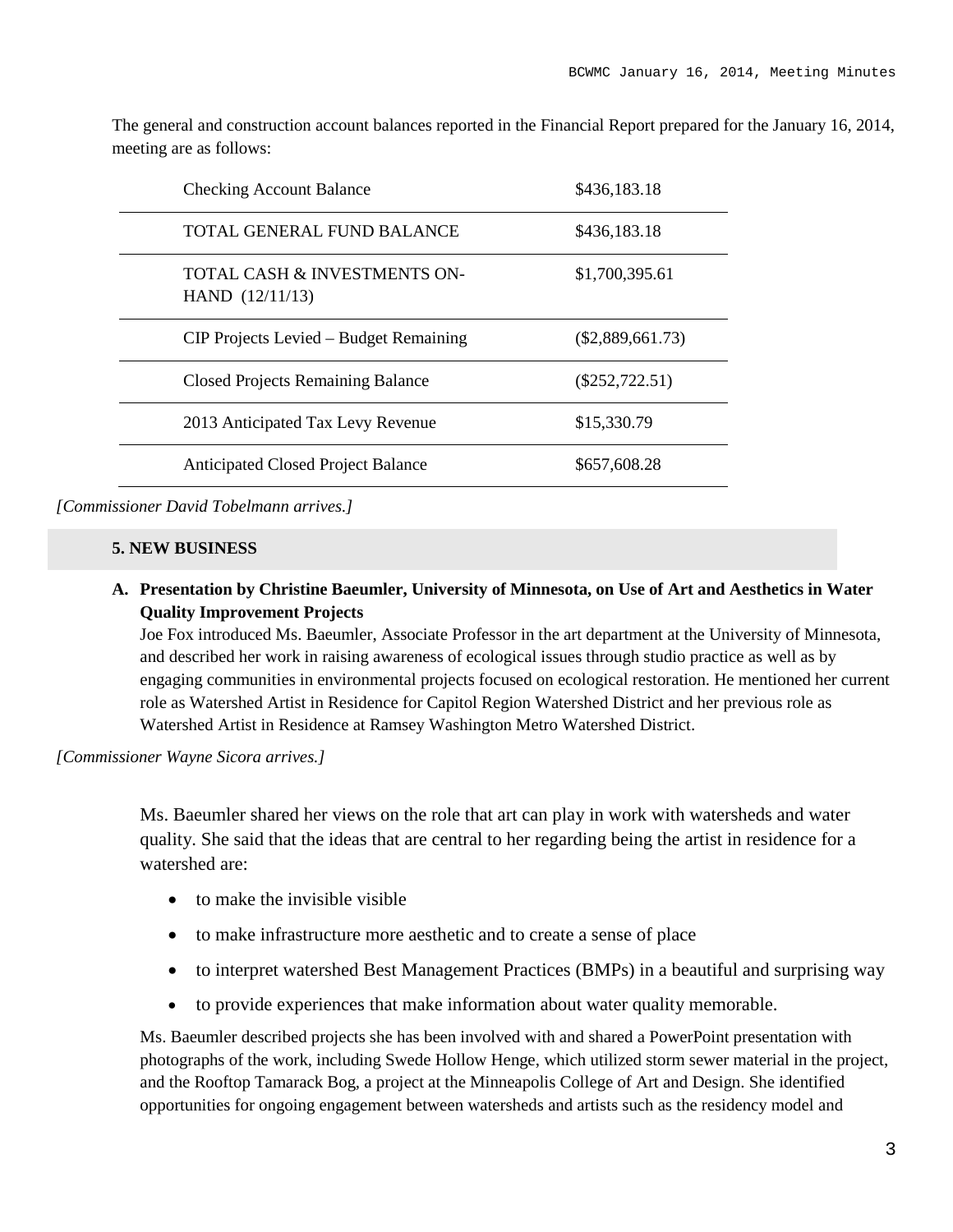project-based opportunities, and provided time for questions and answers.

*[*Christine Baeumler departs the meeting*.]*

## **6. OLD BUSINESS**

## **A. Four Seasons Area Water Quality Project – Drainage Improvement Alternatives**

Derek Asche walked through the project's history and described the project as currently proposed, which is a stream restoration combined with water quality ponding project. He noted that at the Commission's September meeting the project was discussed and additional alternatives were raised. He explained that the memo "Four Seasons Drainage Improvement Alternatives" provided to the Commission in November outlines the project alternatives. Mr. Asche walked the Commission through the memo, which breaks down the alternatives into Table 1: Alternatives analyzed in the Four Seasons Mall Drainage Improvement Feasibility Study and Table 2: Cursory review of Four Seasons Drainage Improvement Project alternatives. He provided a summary of all of the alternatives and reported that the alternatives selected and approved for design by the Commission included the Channel Restoration, costing an estimated \$620,000, listed as alternative #5 in the memo's Table 1. He explained that residents have concerns with the project as it is currently designed and mentioned that no TMDL (Total Maximum Daily Load) has been completed for Northwood Lake. He requested feedback today from the Commission on the project alternatives and said that he needs to meet with residents to provide an update about the project and he wishes to communicate the Commission's feedback provided here today.

There was discussion about the TMDL process timeframe for the Northwood Lake TMDL. Engineer Chandler stated that according to the MPCA schedule, it would be at least five years until the Northwood Lake TMDL process is even started.

Commissioner Welch stated that the public input meetings should be done in concert between the City of Plymouth and the BCWMC. He said that although there is no TMDL, the Commission decided to be proactive about addressing the water quality concern in Northwood Lake. He advised against further study (i.e. TMDL modeling) at this time. Commissioner Welch indicated the Commission could take the work that is done, analyze the issues, and develop an implementation plan that gets the Commission where it needs to go without a TMDL. Commissioner Welch said that he thinks this is a very attractive option for the Commission. He also asked Mr. Asche if he has looked into an alternative using iron filings as a treatment instead of using an alum injection system.

Resident Erich Schroeder shared his perspective as a property owner that backs up to green space involved in the project and requested that the project enhance the property and property value. There were questions about the tree removal proposals in the different project options, and Mr. Asche described the process used in estimating tree removal and the reasons for removing those trees. Commissioner Tobelmann suggested that the Commission look at making this project a win-win for the Commission, City and residents by looking at ways the project could make the forest better such as improving the habitat for wildlife and so on.

Commissioner Welch said that his perspective is that the Commission ought to look at the alternatives available through the mindset of prioritizing minimization of collateral costs and negatives in the forms of wetland mitigation, tree loss, and stream piping. He wondered what the soils are like at the Pilgrim Lane Elementary school and whether there is flow into that area because perhaps it would be a location for a large rain garden with an education component. Commissioner Welch recommended that the Commission again look at the alum injection system because it has the fewest downsides; however, it is unknown how the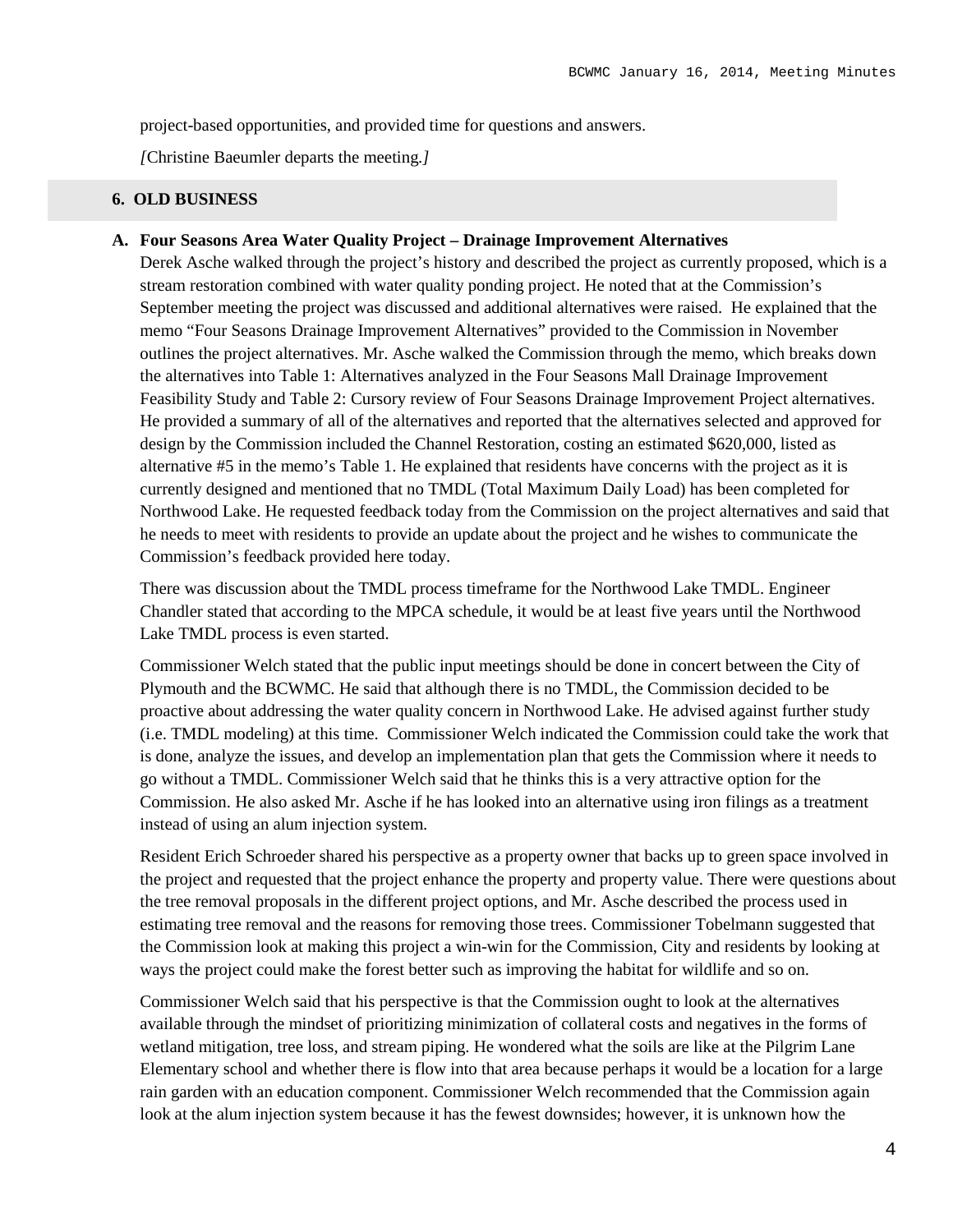Northwood Lake residents feel about alum injection into the lake.

Commissioner Mueller asked that the Commission seek out input from ecologists on how to plant the understory of the intermittent stream ravine. He said that he would like the ecologists to look at the site and report back on the options or determine that there are no options, but he thinks that examining what could be done in an area with a great deal of shade is something that needs to be explored. He said that if something could be done, and it could be done in a way that engages residents in a volunteer capacity and that would create some sense of responsibility for that area. Commissioner Crough said that he isn't in favor of postponing the project and the problem. Commissioner Mueller asked if the pond could be placed further downstream in the system. Mr. Asche said he could explore that option.

Commissioner Welch stated that he thinks that the project as originally proposed is not viable and he can't see the Commission moving forward with that project. Mr. Asche wanted to know if wetland mitigation is on or off the table for this project. He noted wetland mitigation costs are approximately \$80,000/acre, so total costs can be very expensive. There was discussion about wetland mitigation. Commissioner Welch commented that he is not interested in piping the steam and regarding wetland mitigation, he would rather not pay a lot of money to mitigate wetlands so it isn't high on his list of options, but he wouldn't take that option off the table. Commissioner Sicora said that it is clear to him that wetland mitigation has to stay on the table. The Commission agreed that wetland mitigation options should stay on the table. The Commission also agreed that piping the length of the stream should not remain an option.

Mr. Asche said that he will set up a meeting with residents and will make sure the Commission is invited. Ms. Gwin-Lenth remarked on her appreciation of the effort that has been put toward this project and how it has been hard as a resident of Northwood Lake to continue to watch the quality of the lake go downhill while waiting for this project to happen. She added that she hopes that the meeting with residents includes the Northwood residents as well.

### **C. Update on Medicine Lake Water Level Issue**

#### **i. Letter Sent to Stakeholders Outlining the Commission Process Moving Forward**

Administrator Jester noted that she has passed around revised copies of the list of compiled responses from stakeholders on Medicine Lake issues (for the agenda item below). She pointed out that the stakeholder letter sent on December 3, 2013, to the stakeholder groups was included in the meeting packet. She reminded the Commission of its previous direction to staff on the issue, updated the Commission on the progress staff has made, and discussed submitting the stakeholder letter for publication in the *Sun Sailor*.

Administrator Jester stated that Chair Black also would like to send a letter to the *Sun Sailor* editor or write a guest column for that paper in response to a letter to the editor published on December  $5<sup>th</sup>$ . Administrator Jester walked the Commission through the draft letter to the editor written by Chair Black with revisions by herself and a few other Commissioners. She asked for input from the Commission regarding the submission of the letter. There was lengthy discussion.

Commissioner Crough moved that the Commission submit for publication the stakeholder letter and not send out Chair Black's letter to the editor, either as a letter or a guest column. Commissioner Mueller seconded the motion. Vice Chair de Lambert recommended a cover letter from the Administrator accompany the stakeholder letter. Commissioners Crough and Mueller approved Vice Chair de Lambert's friendly amendment to the motion. There was discussion of the stakeholder letter and the Administrator's cover letter, particularly the timeline of the communications that took place in December. The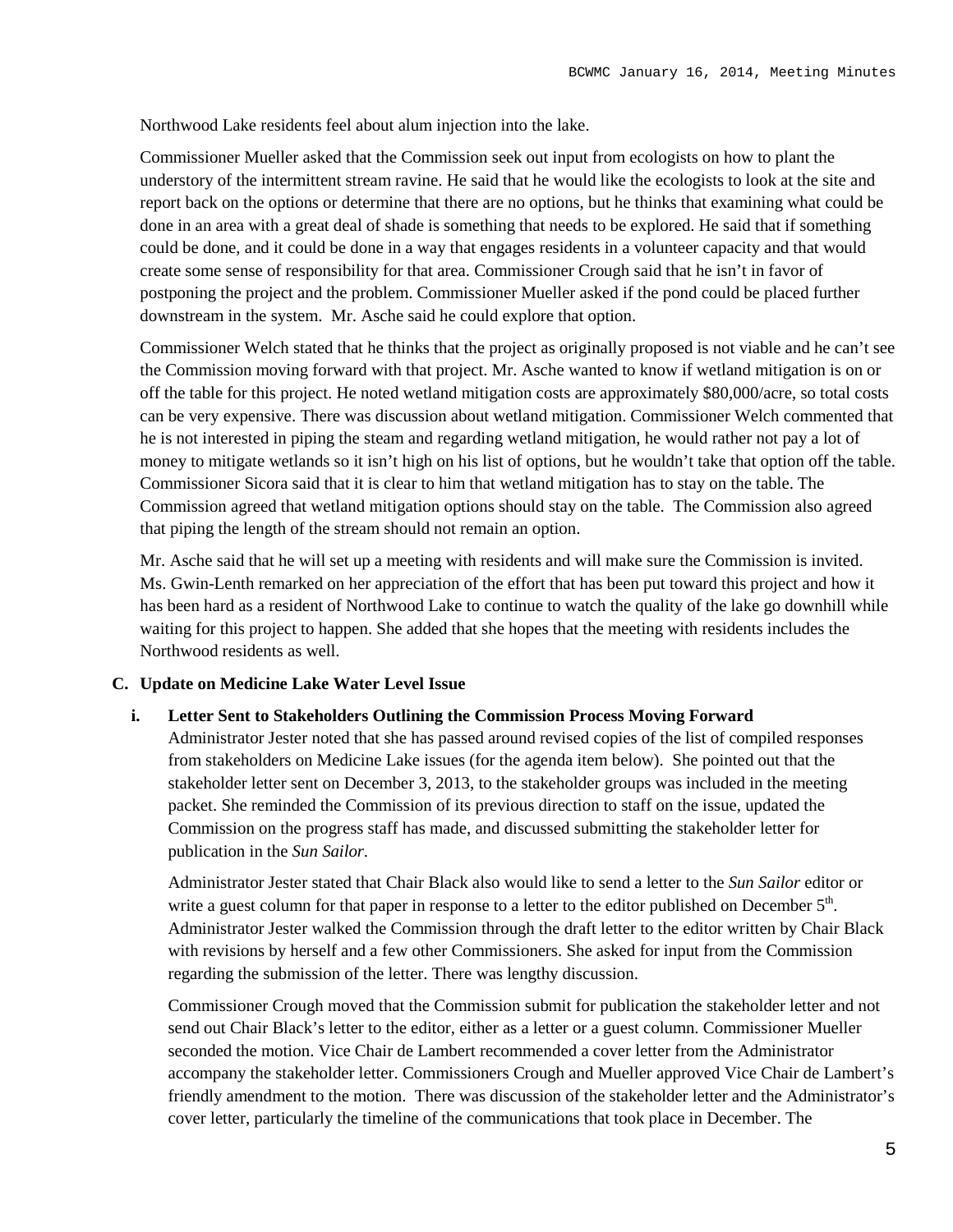Commission directed Administrator Jester to pare down the stakeholder letter and explore if the longer stakeholder piece could be posted online so that the piece printed in the paper could include the link to the full piece. Commissioner Welch suggested that Administrator Jester run the cover letter past Commissioner de Lambert prior to sending it out, and he said that he could follow up with Chair Black. It was noted that Chair Black is welcome to submit her own letter to the editor as a resident of Plymouth.

Upon a vote, the motion carried unanimously 7-0 [Cities of Medicine Lake and Minnetonka absent from vote].

#### **ii. Draft Letter to the Editor from Chair Black**

See discussion under agenda item 6Ci.

#### **iii. List of Components and General Budget for Study of Outlet Modifications**

Administrator Jester explained that this list prepared by the Commission Engineer provides a high level look at what would be involved in a study of modifications to the Medicine Lake outlet. She said that this is an information-only piece that will be made available to the other stakeholders and perhaps presented at the stakeholder meeting. Engineer Chandler added that this high-level assessment focuses only on the technical aspects of looking into the hydrology and hydraulics of modifying the outlet. She said this highlevel look does not include some significant issues that would need analysis to determine whether such a project is do-able. These issues include impacts to the water quality ponds that have been installed close to the lake, and impacts to the lake ecology. In addition, the permitting process could require additional information. She noted that additional studies of these issues may require the information provided from a continuous model rather than an event model. There was a brief discussion of continuous models.

Commissioner Tobelmann brought up the opinion previously provided by a Three Rivers Park District staff person that raising the lake level by 6 inches at least for those shallow areas would have almost no impact toward helping larger boats move through shallow areas. Engineer Chandler said that her memo uses six inches because that it what she has heard over the years, but that aspect is one of the issues that the Commission would need to study.

Mr. Asche commented that his understanding of the Commission's role in this issue is that the Commission is facilitating the exchange of information. He said that if the Commission is looking to fund this study then it takes the Commission's role to a different level and he would like to know if this is the case. He pointed out that Engineer Chandler's memo is a facilitating step and as she stated there are other components that would need study and analysis. Administrator Jester clarified that this memo is not a proposal coming in front of the Commission but, instead, is a list of things that would to be studied. The memo is meant to help inform the Commission and stakeholders on the costs of studies that would be needed.

Commissioner Welch said that the Commission has to be very careful not to throw out a bone because then the Commission would create expectations. The Commission needs to be careful of the expectations it sets. He added that there are some fundamental questions that the Commission needs to address at the stakeholder level. He wondered if the issue is dissatisfaction with the normal water elevation set for Medicine Lake by the DNR (Department of Natural Resources) or is the issue that the normal water elevation is not being maintained in Medicine Lake.

Vice Chair de Lambert remarked that a helpful piece of information for the stakeholders would be a diagram of the dam structure with the elevations referenced. Commissioner Mueller asked who owns the dam. Vice Chair de Lambert said that it has been verified that Hennepin County owns the dam.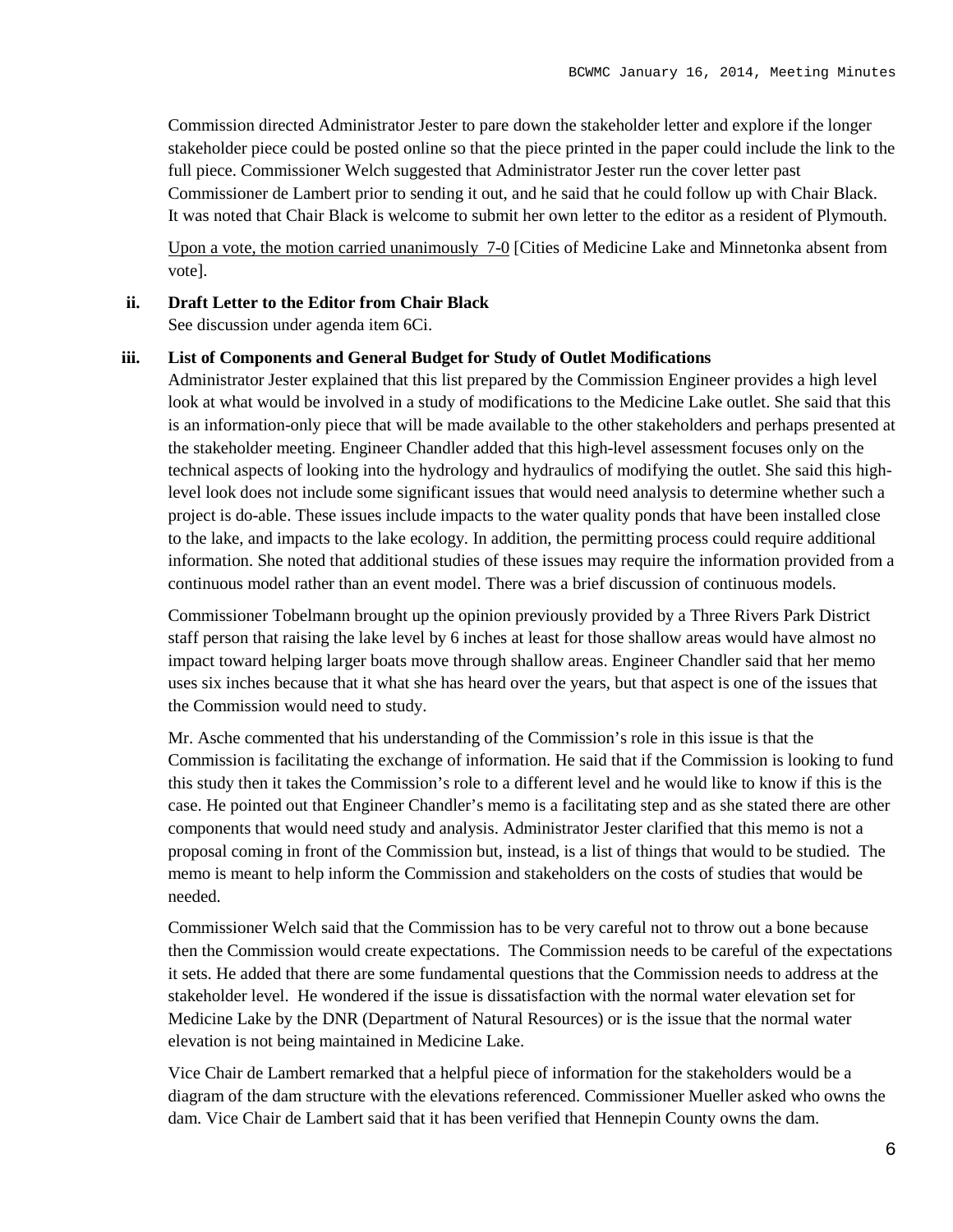#### **iv. Compilation of Stakeholders' Responses to Survey of Issues**

Administrator Jester shared a summary of the responses, noting that water level is not every stakeholder group's primary concern. She reported that the primary concern of the Association of Medicine Lake Area Citizens (AMLAC) is aquatic invasive species (AIS), and water quality is the primary concern for the City of Plymouth, the Three Rivers Park District, and Hennepin County.

## **v. Plans for Large Stakeholder Meeting**

There was discussion about setting the meeting. Commissioner Welch emphasized that it is critical that Hennepin County, the DNR, the Three Rivers Park District, and the cities are represented at the meeting. The Commission directed Administrator Jester to check with those entities about their availability on the first two Tuesdays and the first two Saturdays in March, with the Commission's first choice being the morning of the first Saturday in March. There was discussion about bringing in a facilitator for the meeting and on the meeting format. Commissioner Hoschka commented that she would like someone that could speak on flood levels such as someone from FEMA or the U.S. Army Corps of Engineers. Commissioner Welch requested that the meeting agenda come in front of the Commission at its February meeting.

### **5. NEW BUSINESS - continued**

#### **B. Consider Request for Development of Educational Sign at Sweeney Lake**

Administrator Jester reported that a Sweeney Lake resident would like to donate (anonymously) an educational sign for installation at the lake. There was discussion about the sign, potential designs, information to be included on the sign, sign placement, and applicable rules or regulations from the City of Golden Valley and the Hidden Lakes Homeowners Association. One audience member was against the placement of a sign. Commissioner Mueller moved that the Commission approve the sign but not take on the project. There was discussion. Commissioner Welch remarked that he thinks the Commission could provide input on a sign project but the Commission should not be the primary project coordinator. Mr. Oliver noted he thinks the sign is a good idea and the city would encourage and support the project. He noted city staff could help coordinate the project. There was discussion about adding an arts component to the sign. Commissioner Mueller's motion did not receive a second. Commissioner Welch moved to authorize Administrator Jester to work with the donor and provide input on the project from the Commission's perspective on education. Commissioner Tobelmann seconded the motion. Administrator Jester said that her plan would be to work with the City of Golden Valley so that she and the donor would work directly with the City. Upon a vote, the motion carried unanimously 7-0 [Cities of Medicine Lake and Minnetonka absent from vote].

#### **C. Consider Request from Wenck Associates for 2014 WOMP Station Operation**

Commissioner Welch moved to approve the proposal from Wenck for the 2014 WOMP station operation. Commissioner Hoschka seconded the motion. Upon a vote, the motion carried 7-0 [Cities of Medicine Lake and Minnetonka absent from vote].

## **D. TAC Recommendations**

TAC Chair Joe Fox provided a brief summary of the TAC's recommendations from the January 7, 2014, TAC meeting.

## **i. 2016 – 2020 CIP Projects**

TAC Chair Joe Fox said that the TAC discussed the CIP list and that Golden Valley is considering projects for the list. A final recommended list will come to the Commission in March.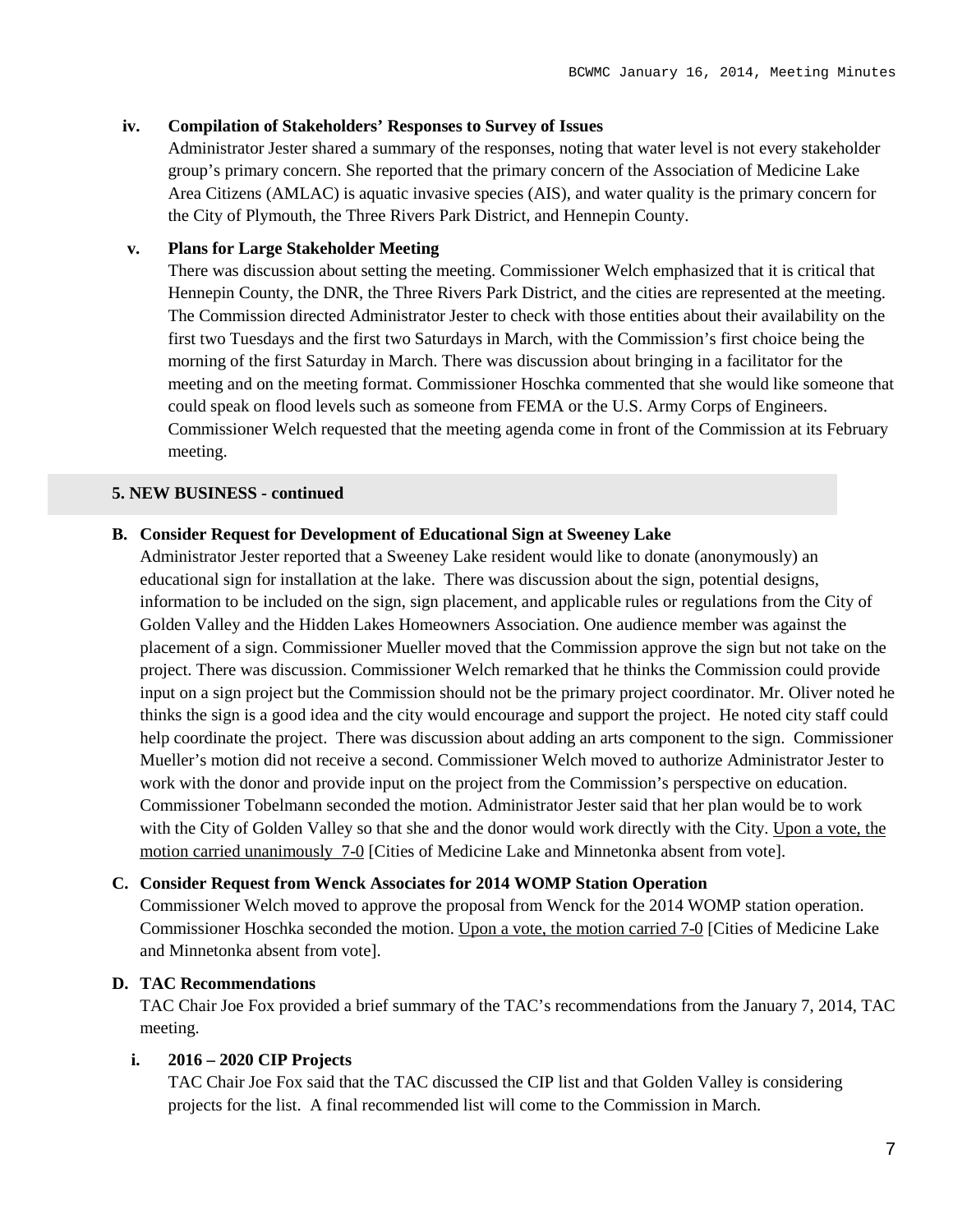#### **ii. 2014 Channel Maintenance Fund Use**

Mr. Fox reported that the TAC recommends the Commission approve the City of Minneapolis' request for Channel Maintenance Funds in the amount of \$26,747.50 for stream restoration work on the Main Stem in the Glenwood Inglewood area. Commissioner Welch moved to approve the City of Minneapolis' request as described in the meeting packet. Commissioner Hoschka seconded the motion. Upon a vote, the motion carried 7-0 [Cities of Medicine Lake and Minnetonka absent from vote].

#### **iii. Water Quality Standards and Triggers**

Mr. Fox said that the TAC spent a lot of time on the discussion about possible changes to the Commission's standards and triggers for development and redevelopment. Engineer Chandler summarized the TAC's suggested standards and triggers and said that the TAC would like the information to go to the Plan Steering Committee and then come to the Commission at a future meeting or workshop. Commissioner Welch agreed that the standards and triggers developed by the TAC should go to the Plan Steering Committee and he asked that the Plan Steering Committee also receive the Commission Engineer's recommendations with regard to appropriate triggers and standards for the Commission based on present water resource issues and goals.

#### *[Commissioner Wayne Sicora departs the meeting.]*

Administrator Jester announced that the TAC plans to meet in early March. The Commission will set the TAC's March meeting agenda at the February Commission meeting.

#### **6. OLD BUSINESS - continued**

- **D. Update on Performance Evaluation of Administrator [**taken out of order] Vice Chair de Lambert said that everyone who is being requested to provide input has been sent the input form. Responses are due tomorrow.
- **B. Receive Update on Next Generation Plan Development** [taken out of order]

Administrator Jester explained that the Commission may need a workshop in February in addition to the regular February Commission meeting. She asked if Commissioners would prefer one long meeting (with Commission meeting and workshop back to back) or two shorter meetings within the month. The Commissioners identified pros and cons to both approaches and seemed split on the notion. The Plan Steering Committee will be asked to decide on scheduling the workshop.

**E. Approval of Reimbursement Request from City of Golden Valley for Main Stem Project Wisconsin Ave. to Golden Valley/ Crystal Border** [formerly Consent Agenda item 4D.] Commissioner Welch asked if Clean Water Legacy money was used for this project. Engineer Chandler responded no. Commissioner Welch asked if the Commission Engineer reviewed the final project in the

ground and if the Commission Engineer has a final report on the project implementation. Engineer Chandler said that the Commission Engineer was not asked to perform a final inspection and so did not inspect the final project.

Commissioner Welch moved to approve the City of Golden Valley's reimbursement request with the direction to the Commission Engineer to make a report on the implementation of the project and any particular issues that should be brought to the Commission's attention, specifically since the Commission has another stream restoration project coming up, the Commission ought to be informed on how the project turned out. Commissioner Tobelmann agreed that it would be nice to learn what went well, what did not, in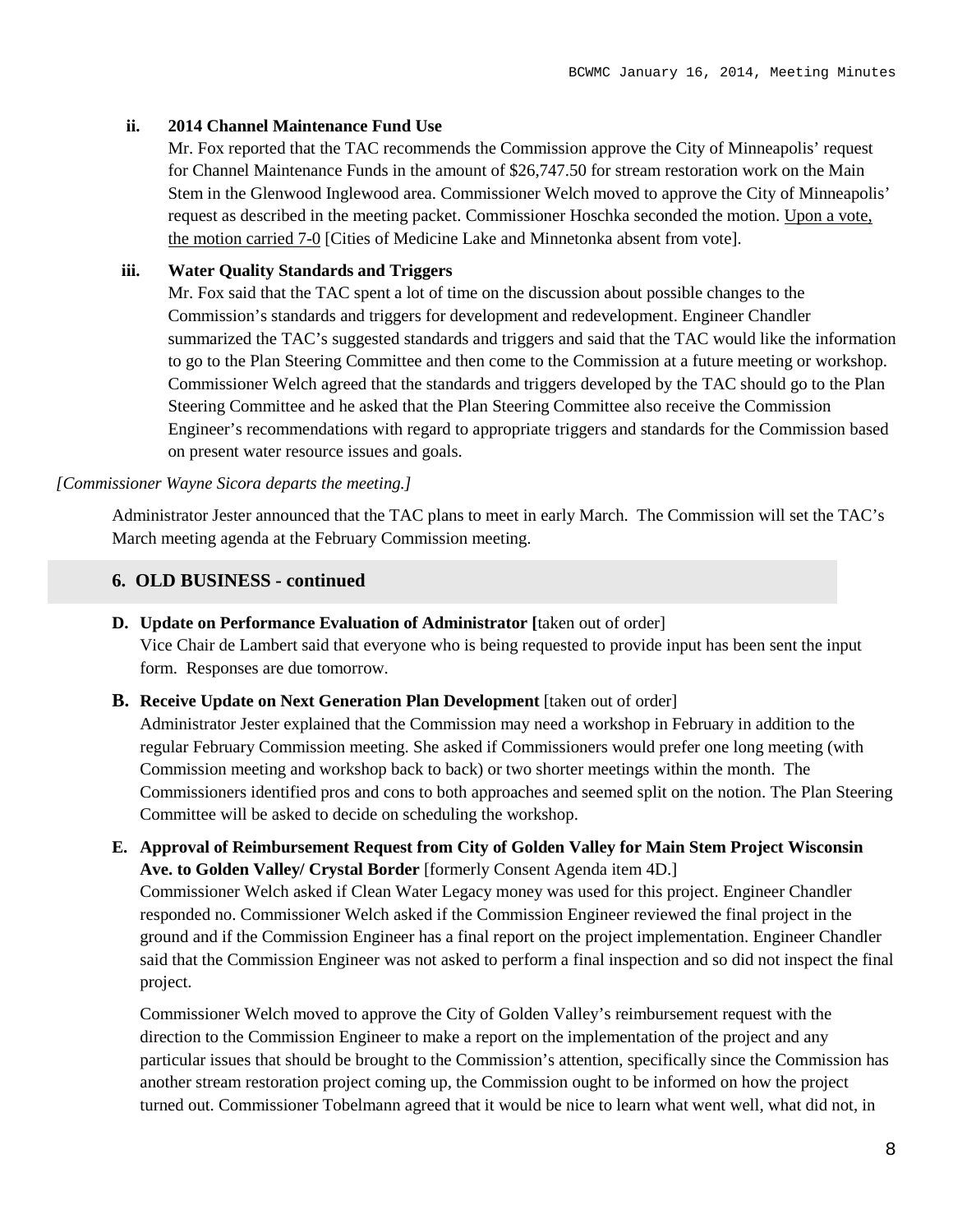order to better inform the next project. Commissioner Hoschka seconded the motion. Upon a vote, the motion carried 6-0 [Cities of Medicine Lake, Minnetonka, and Robbinsdale absent from vote].

## **9. COMMUNICATIONS**

#### **A. Administrator:**

**i.** Administrator Jester said that her Administrator Report is in the meeting packet and that she will review with the Administrative Services Committee how she might improve those reports.

#### **B. Chair:**

**i.** Vice Chair de Lambert reminded the Commission that it will be appointing officers at the Commission's February meeting.

#### **C. Commissioners:**

- **i.** Commissioner Welch requested that a condensed version of the XP-SWMM tutorial be presented at an upcoming Commission meeting.
- **ii.** Commissioner Welch announced that on Saturday, February 22, time not yet set, there will be an open house at the Wirth Pavilion regarding the 90% plans for the Minneapolis Park and Recreation Board (MPRB) stretch of the creek. He said the MPRB's consultant (WSB) will be giving a presentation on the design, and he will forward the open house invitation when he receives it.
- **D. Committees:** No Committee Communications
- **E. Legal Counsel:** No Legal Communications
- **F. Engineer:**
	- **i.** Engineer Chandler reported that the Commission's grant application for BWSR Clean Water funds for the Commission's Briarwood/Dawnview project was not successful. She explained that the top 40 projects received funding and the Commission's project was ranked at 56.
	- **ii.** Engineer Chandler mentioned that the prepared memo requesting the removal of Wirth Lake from the 303(d) List of Impaired Waters will be part of the 2016 Minnesota Pollution Control Agency (MPCA) review and could potentially get into the MPCA's 2014 review.

### **10. INFORMATION ONLY (Available at**

**http://www.bassettcreekwmo.org/Meetings/2014/2014-January/2014JanuaryMeetingPacket.htm)**

- A. WCA Notices, Plymouth
- B. Presentation on Water Quality Standards by MPCA
- C. Grant Tracking Summary and Spreadsheet